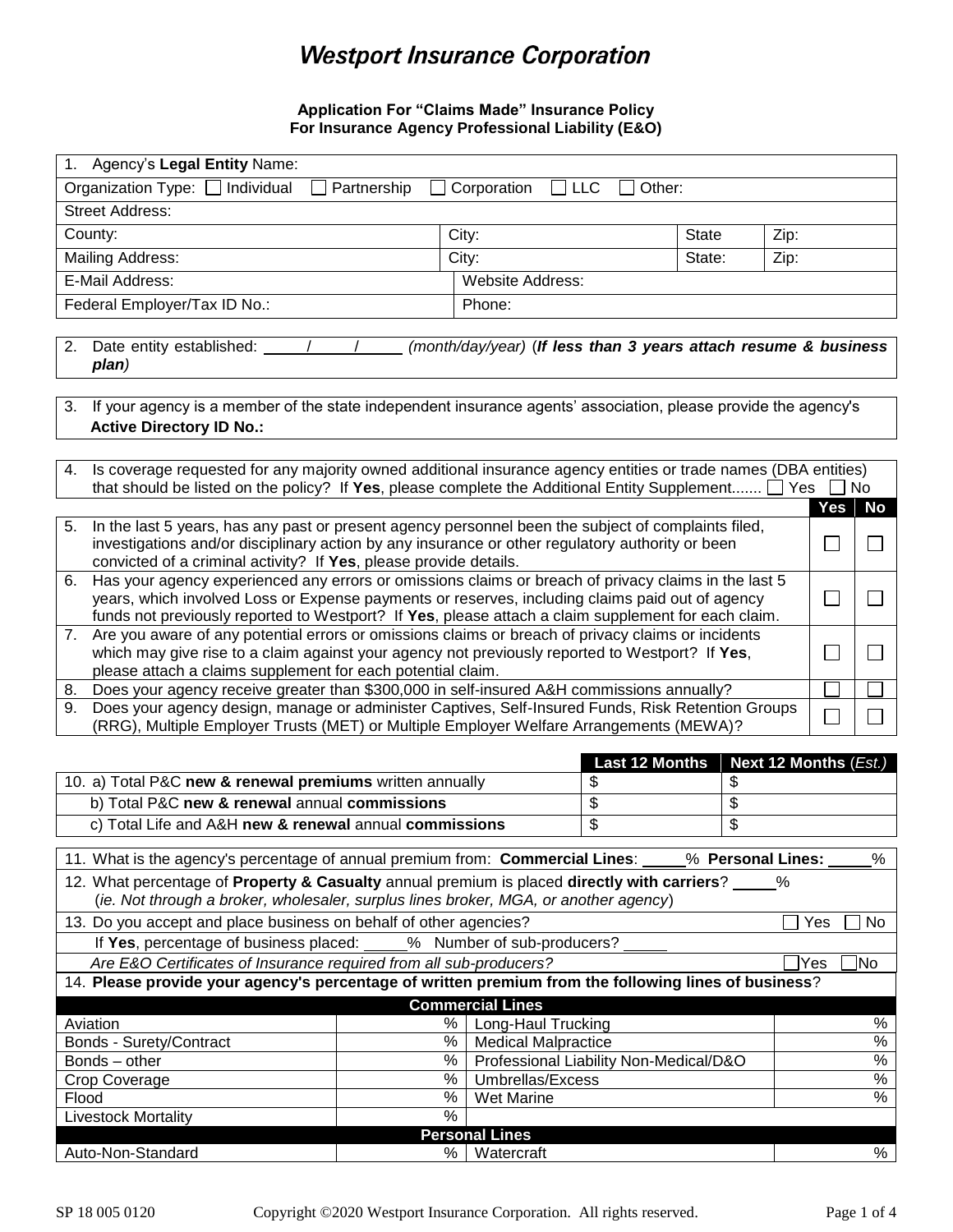| 15. Is coverage requested for any of the following activities?     | Yes | <b>No</b> | <b>Revenue</b> |
|--------------------------------------------------------------------|-----|-----------|----------------|
| Human Resources Consulting Services                                |     |           | \$             |
| Premium Finance Company Services provided for agency policyholders |     |           | \$             |
| Fee-Based Services To Other Insurance Agencies                     |     |           | \$             |
| <b>Wellness Provider Services</b>                                  |     |           | \$             |
| Wellness Program Referrals - Provider Name:                        |     |           | \$             |
| <b>COBRA Administration</b>                                        |     |           | \$             |
| Fee-Based Insurance Consulting                                     |     |           | \$             |
| Fee-Based Loss Control/Risk Management with Insurance Placed       |     |           | \$             |
| Fee-Based Loss Control/Risk Management without Insurance Placed    |     |           | \$             |
| Loan Origination - Lender Name:                                    |     |           | \$             |
| Pre-Paid Legal (PPL) Services - Provider Name:                     |     |           | \$             |
| Mutual Fund Sales or Investment/Securities Sales                   |     |           | \$             |
| <b>Real Estate Sales</b>                                           |     |           | \$             |
| <b>Safety Consultant</b>                                           |     |           | \$             |
| Third-Party Administrator                                          |     |           | \$             |
| Motor Vehicle Title (MVTS) Services                                |     |           | \$             |
| PEO Marketing - PEO Name:                                          |     |           | \$             |
| Other: (describe)                                                  |     |           | \$             |

|    | 16. Personnel Count (each individual should be counted only once) | <b>Full-Time</b> | <b>Part-Time</b> |
|----|-------------------------------------------------------------------|------------------|------------------|
| a) | Active Owners, Officers, Partners                                 |                  |                  |
| b) | Licensed Employee Solicitors, Brokers, Agents, CSRs               |                  |                  |
| C) | Other Employees (Including Clerical)                              |                  |                  |
| d) | Non-Employee Producers (Exclusive & Non-Exclusive)                |                  |                  |
|    | TOTAL STAFF:                                                      |                  |                  |

| 17. What % of staff have agency experience: | $\mathsf{L}$ Less than 3 yrs | $%$ 3-5 yrs. | $%$ $>5$ vrs.: |  |
|---------------------------------------------|------------------------------|--------------|----------------|--|
|                                             |                              |              |                |  |

| <b>Office Procedures</b>                                                                      | Yes | <b>No</b> |
|-----------------------------------------------------------------------------------------------|-----|-----------|
| 18. Does your agency have a procedures manual, which includes the following:                  |     |           |
| a) A requirement to document all client communication (ie. in-person, phone, email, text)?    |     |           |
| b) Use of a coverage checklist on proposals?                                                  |     |           |
| c) Maintain written documentation of all rejections of coverage or offers of higher limit(s)? |     |           |
| 19. Does your agency use an automated agency management system?                               |     |           |
| 20. Do you encrypt or use other measures to protect personal data when transmitted?           |     |           |

| 21. Provide the following on the agency's expiring professional liability insurance ( $\checkmark$ if "None" $\Box$ )<br>If New Business, please attach 5-year loss run |                                                    |  |      |                          |  |
|-------------------------------------------------------------------------------------------------------------------------------------------------------------------------|----------------------------------------------------|--|------|--------------------------|--|
| <b>Name of Carrier</b>                                                                                                                                                  | (if "Full Prior Acts", √<br><b>Expiration Date</b> |  | (box | <b>Policy Retro Date</b> |  |
|                                                                                                                                                                         |                                                    |  |      |                          |  |
|                                                                                                                                                                         |                                                    |  |      |                          |  |

| <b>Requested Effective Date</b> | <b>Requested Limit of Liability</b> | <b>Requested Deductible</b> |
|---------------------------------|-------------------------------------|-----------------------------|
|                                 |                                     |                             |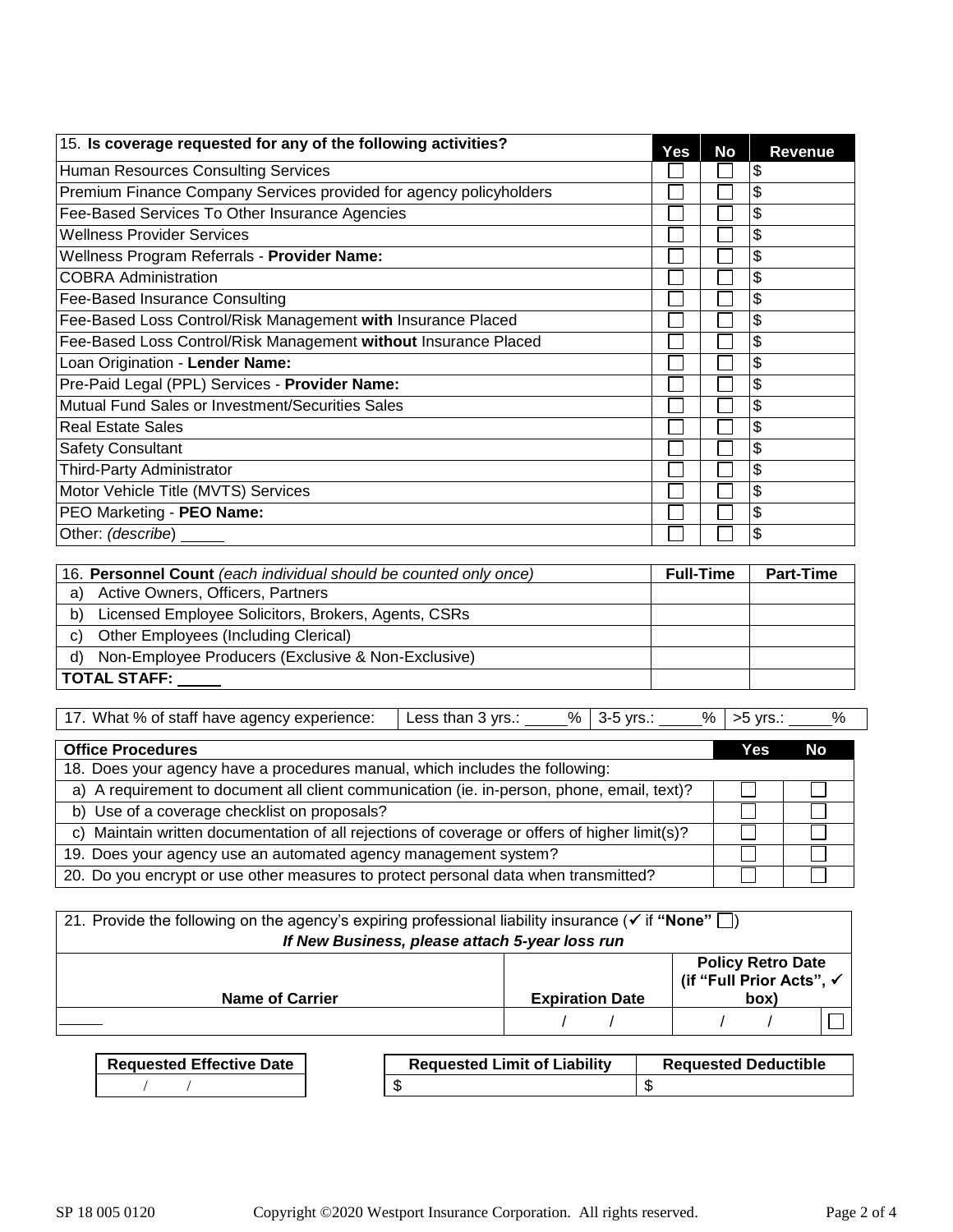### **NOTICE TO APPLICANT**

**I hereby authorize the release of claim information from any prior insurer to us.**

**I understand and accept that the policy applied for provides coverage on a claims-made basis for only those claims that are made against the insured while the policy is in force and that coverage ceases with the termination of the policy. All claims will be excluded that result from any acts, circumstances or situations known prior to the inception of coverage being applied for, that could reasonably be expected to result in a claim.** 

#### **For your protection, the following Fraud Warnings are required to appear on this application.**

The following Fraud Warning applies to **Alabama:** Any person who knowingly presents a false or fraudulent claim for payment of a loss or benefit or who knowingly presents false information in an application for insurance is guilty of a crime and may be subject to restitution fines or confinement in prison, or any combination thereof."

The following Fraud Warning applies to **Arkansas/Louisiana**: Any person who knowingly presents a false or fraudulent claim for payment of a loss or benefit or knowingly presents false information in an application for insurance is guilty of a crime and may be subject to fines and confinement in prison.

The following Fraud Warning applies to **Colorado**: It is unlawful to knowingly provide false, incomplete, or misleading facts or information to an insurance company for the purpose of defrauding or attempting to defraud the company. Penalties may include imprisonment, fines, denial of insurance, and civil damages. Any insurance company or agent of an insurance company who knowingly provides false, incomplete, or misleading facts or information to a policy holder or claimant for the purpose of defrauding or attempting to defraud the policyholder or claimant with regard to a settlement or award payable from insurance proceeds shall be reported to the Colorado Division of Insurance within the Department of Regulatory Agencies.

The following Fraud Warning applies to **Florida**: Any person who knowingly and with intent to injure, defraud or deceive any insurer, files a statement of claim or an application containing any false, incomplete or misleading information is guilty of a felony of the third degree.

The following Fraud Warning applies to **Hawaii**: For your protection, Hawaii law requires you to be informed that presenting a fraudulent claim for payment of a loss or benefit is a crime punishable by fines or imprisonment, or both.

The following Fraud Warning applies in **Kentucky**: Any person who knowingly and with intent to defraud any insurance company or other person, files an application for insurance containing any materially false information, or conceals for the purpose of misleading information concerning any fact material thereto, commits a fraudulent insurance act, which is a crime.

The following Fraud Warning applies in **Maryland**: Any person who knowingly or willfully presents a false or fraudulent claim for payment of a loss or benefit or who knowingly or willfully presents false information in an application for insurance is guilty of a crime and may be subject to fines and confinement in prison.

The following Fraud Warning applies in **New Jersey**: Any person who includes any false or misleading information on an application for an insurance policy is subject to criminal and civil penalties.

The following Fraud Warning applies in **New Mexico**: Any person who knowingly presents a false or fraudulent claim for payment of a loss or benefit or knowingly presents false information in an application for insurance is guilty of a crime and may be subject to civil fines and criminal penalties.

The following Fraud Warning applies in **Ohio**: Any person who, with intent to defraud or knowing that he is facilitating a fraud against an insurer, submits an application or files a claim containing a false or deceptive statement is guilty of insurance fraud.

The following Fraud Warning applies in **Oklahoma**: Any person who knowingly, and with intent to injure, defraud or deceive any insurer, makes any claim for the proceeds of an insurance policy containing any false, incomplete or misleading information is guilty of a felony.